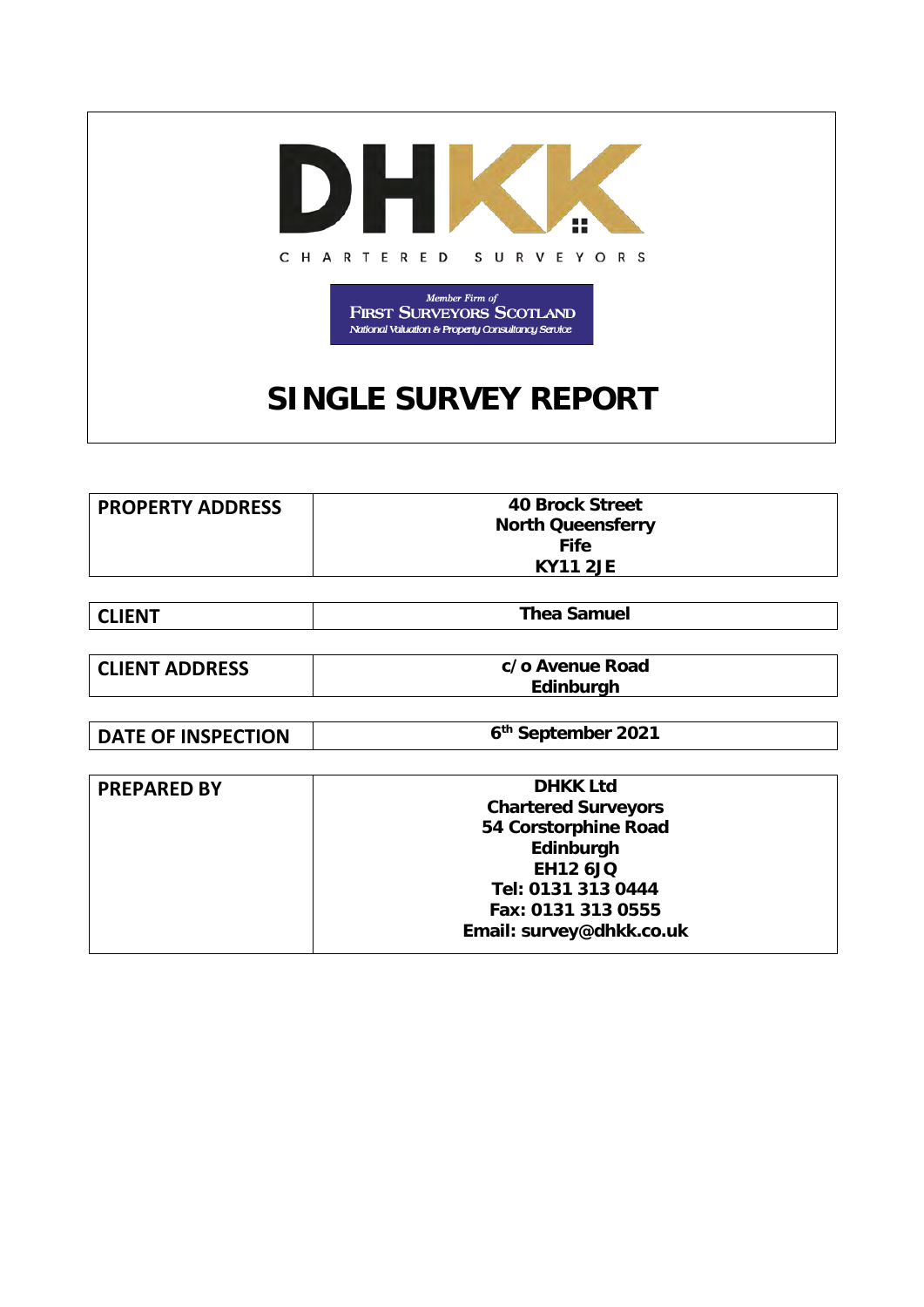# **1. INFORMATION AND SCOPE OF INSPECTION**

**This section tells you about the type, accommodation, neighbourhood, age and construction of the property. It also tells you about the extent of the inspection and highlights anything that the surveyor could not inspect.** 

**All references to visual inspection refer to an inspection from within the property without the need to move any obstructions and externally from ground level within the site and adjoining public areas. Any references to left or right are taken facing the front of the property.** 

**The inspection is carried out without causing damage to the building or its contents and without endangering the occupiers or the surveyor. Heavy furniture, stored items and insulation are not moved. Unless identified in the report the surveyor will assume that no harmful or hazardous materials or techniques have been used in the construction. The presence or possible consequences of any site contamination will not be researched.**

**Services such as TV/cable connection, internet connection, swimming pools and other leisure facilities etc. were not inspected or reported on.**

| <b>Description</b>                   |     | The subjects comprise a mid-terraced villa.                                                                                                                                                                                                                                                                                                                                                             |
|--------------------------------------|-----|---------------------------------------------------------------------------------------------------------------------------------------------------------------------------------------------------------------------------------------------------------------------------------------------------------------------------------------------------------------------------------------------------------|
| Accommodation                        |     | Ground Floor: Entrance Hall, Living/Dining Room and Kitchen.<br>First Floor: Landing, 3 Bedrooms and Bathroom.                                                                                                                                                                                                                                                                                          |
| Gross internal floor<br>area $(m^2)$ |     | 85 $m^2$ approximately.                                                                                                                                                                                                                                                                                                                                                                                 |
| Neighbourhood<br>location            | and | The property is situated in a well-established residential area where<br>surrounding properties are of a similar age, type and character. All<br>amenities and facilities are available within easy reach.<br>The property forms part of a development which was originally built<br>by the Local Authority for letting purposes, however, the incidence of<br>owner occupation now appears to be high. |
| Age                                  |     | The property is probably about 65 years old.                                                                                                                                                                                                                                                                                                                                                            |
| Weather                              |     | It was dry and bright at the time of inspection.                                                                                                                                                                                                                                                                                                                                                        |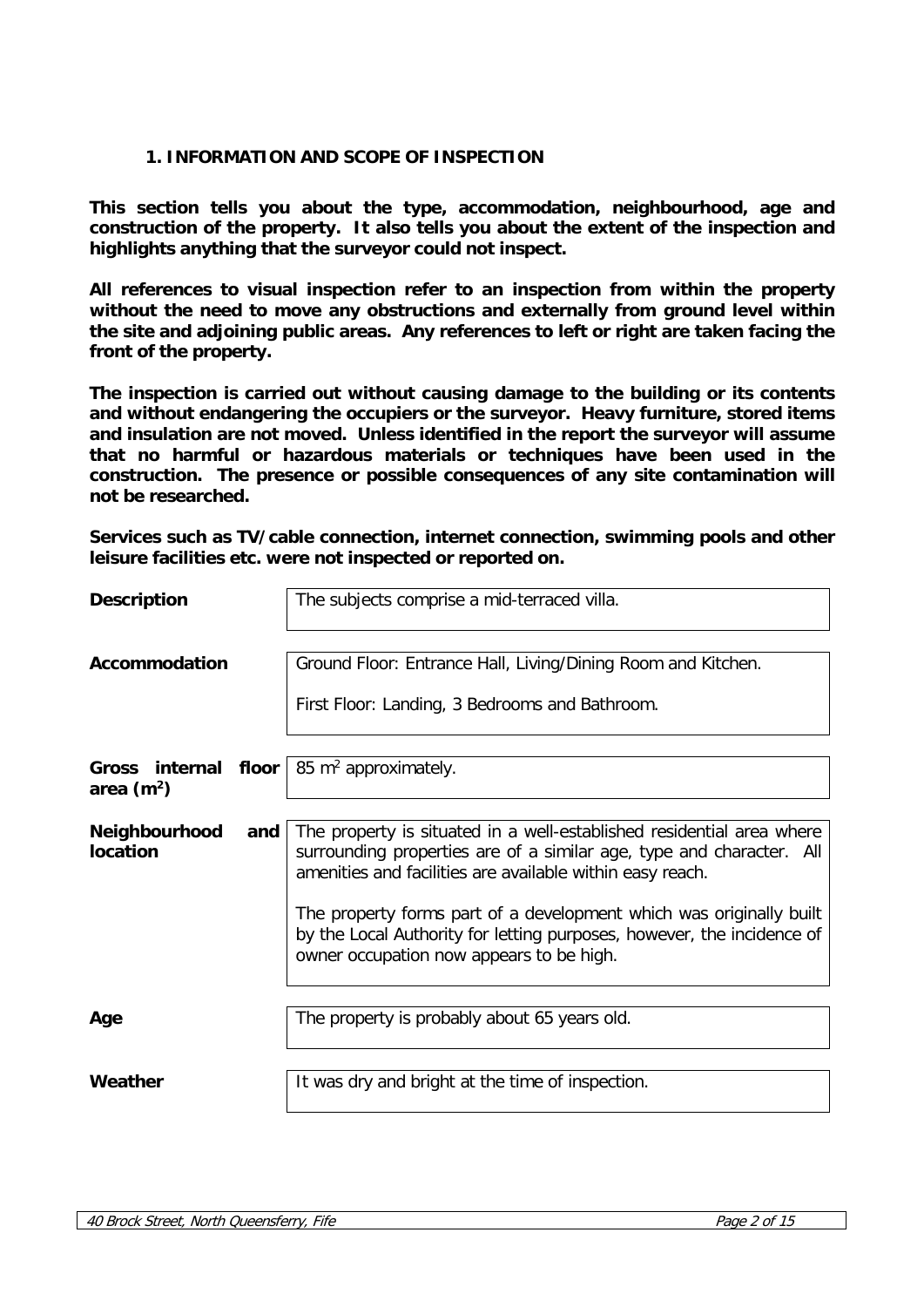| <b>Chimney stacks</b>                  | Visually inspected with the aid of binoculars where appropriate.                                                                                                                                                                                                                                                                                                                                                                                                                                                                                                                  |
|----------------------------------------|-----------------------------------------------------------------------------------------------------------------------------------------------------------------------------------------------------------------------------------------------------------------------------------------------------------------------------------------------------------------------------------------------------------------------------------------------------------------------------------------------------------------------------------------------------------------------------------|
|                                        | There is a single chimney stack of brick construction and rendered<br>with roughcast externally.                                                                                                                                                                                                                                                                                                                                                                                                                                                                                  |
| <b>Roofing including</b><br>roof space | Sloping roofs were visually inspected with the aid of binoculars where<br>appropriate.<br>Flat roofs were visually inspected from vantage points within the<br>property and where safe and reasonable to do so from a 3m ladder<br>externally.<br>Roof spaces were visually inspected and were entered where there<br>was safe and reasonable access, normally defined as being from a<br>3m ladder within the property. If this is not possible, then physical<br>access to the roof space may be taken by other means if the<br>Surveyor deems it safe and reasonable to do so. |
|                                        | The roof is of pitched timber truss design and covered with tiles.<br>Access is available into the roof space by way of a sliding metal<br>ladder to a hatch in the landing ceiling. This area is floored and was<br>full of household effects.                                                                                                                                                                                                                                                                                                                                   |
| <b>Rainwater fittings</b>              | Visually inspected with the aid of binoculars where appropriate.                                                                                                                                                                                                                                                                                                                                                                                                                                                                                                                  |
|                                        | The rainwater fittings are of cast iron manufacture.                                                                                                                                                                                                                                                                                                                                                                                                                                                                                                                              |
| <b>Main walls</b>                      | Visually inspected with the aid of binoculars where appropriate.<br>Foundations and concealed parts were not exposed or inspected.<br>The main walls are of traditional cavity brick construction and<br>rendered with roughcast externally. It would appear that cavity wall<br>insulation has been installed.                                                                                                                                                                                                                                                                   |
| Windows, external<br>doors and joinery | Internal and external doors were opened and closed where keys<br>were available.<br>Random windows were opened and closed where possible.<br>Doors and windows were not forced open.<br>The window frames are of replacement uPVC double glazed design.<br>The entrance doors are of similar construction.                                                                                                                                                                                                                                                                        |
| <b>External decorations</b>            | Visually inspected.                                                                                                                                                                                                                                                                                                                                                                                                                                                                                                                                                               |
|                                        |                                                                                                                                                                                                                                                                                                                                                                                                                                                                                                                                                                                   |
|                                        | The areas of external woodwork have a paint finish.                                                                                                                                                                                                                                                                                                                                                                                                                                                                                                                               |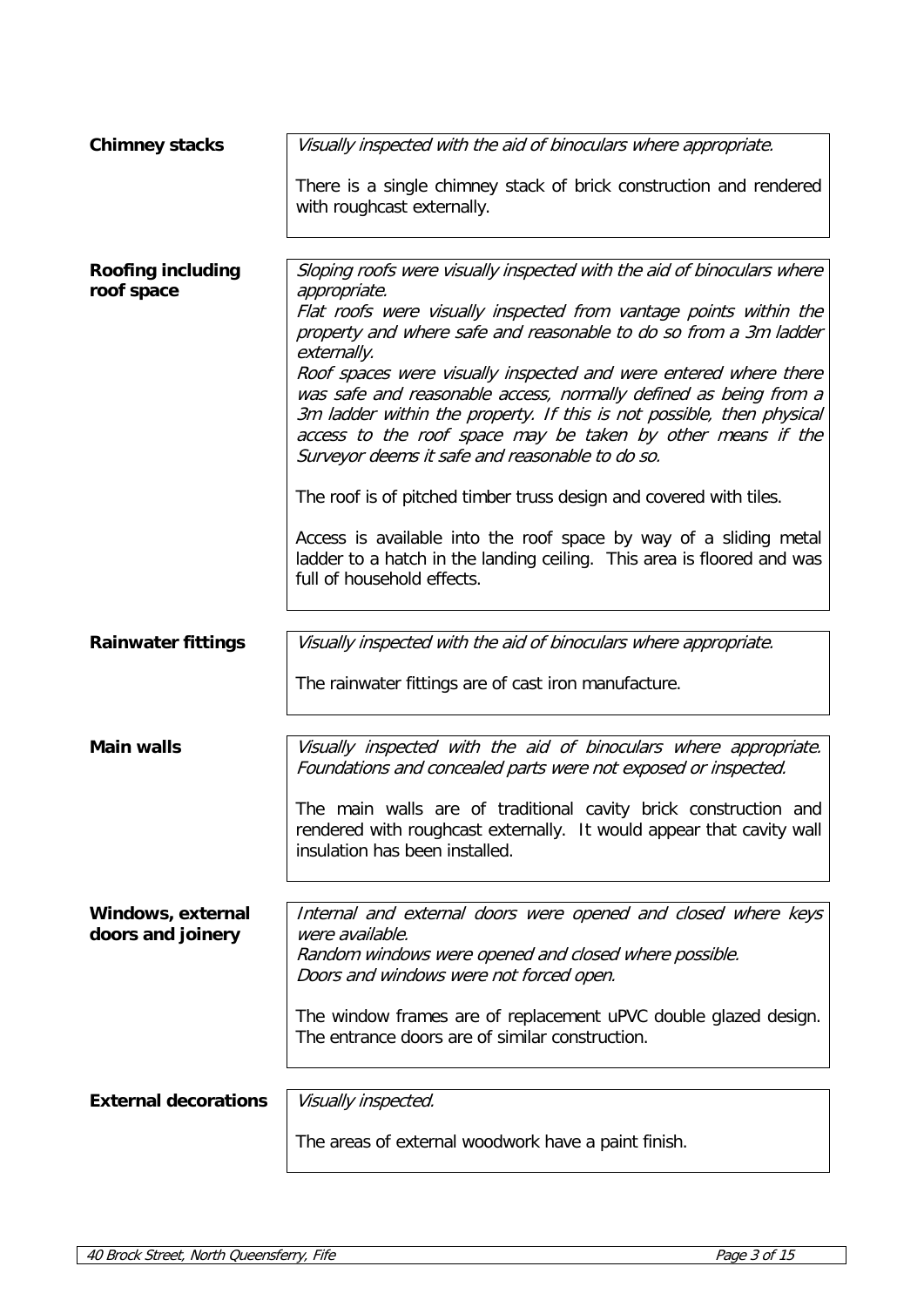| Conservatories /<br>porches                     | Visually inspected.<br>Not applicable.                                                                                                                                                                                                                                                                                                                                                                                                                                                                                                                                                                                                                  |
|-------------------------------------------------|---------------------------------------------------------------------------------------------------------------------------------------------------------------------------------------------------------------------------------------------------------------------------------------------------------------------------------------------------------------------------------------------------------------------------------------------------------------------------------------------------------------------------------------------------------------------------------------------------------------------------------------------------------|
| <b>Communal areas</b>                           | Circulation areas visually inspected.<br>Not applicable.                                                                                                                                                                                                                                                                                                                                                                                                                                                                                                                                                                                                |
| <b>Garages and</b><br>permanent<br>outbuildings | Visually inspected.<br>No garage or space for one. Shed in the rear garden.                                                                                                                                                                                                                                                                                                                                                                                                                                                                                                                                                                             |
| <b>Outside areas and</b><br>boundaries          | Visually inspected.<br>There are areas of garden ground to the front and rear of the<br>property with the boundaries being defined by a mixture of masonry<br>walls and fencing.                                                                                                                                                                                                                                                                                                                                                                                                                                                                        |
| Ceilings                                        | Visually inspected from floor level.<br>The ceilings are of plasterboard construction.                                                                                                                                                                                                                                                                                                                                                                                                                                                                                                                                                                  |
| <b>Internal walls</b>                           | Visually inspected from floor level.<br>Using a moisture meter, walls were randomly tested for dampness<br>where considered appropriate.<br>The internal walls are of stud frame construction and lined with<br>plasterboard.                                                                                                                                                                                                                                                                                                                                                                                                                           |
| Floors including sub<br>floors                  | Surfaces of exposed floors were visually inspected. No carpets or<br>floor coverings were lifted.<br>Sub-floor areas were inspected only to the extent visible from a<br>readily accessible and unfixed hatch by way of an inverted "head and<br>shoulders" inspection at the access point.<br>Physical access to the sub floor area may be taken if the Surveyor<br>deems it is safe and reasonable to do so, and subject to a minimum<br>clearance of 1m between the underside of floor joists and the solum<br>as determined from the access hatch.<br>The floors are a mixture of solid and suspended timber construction<br>with fitted coverings. |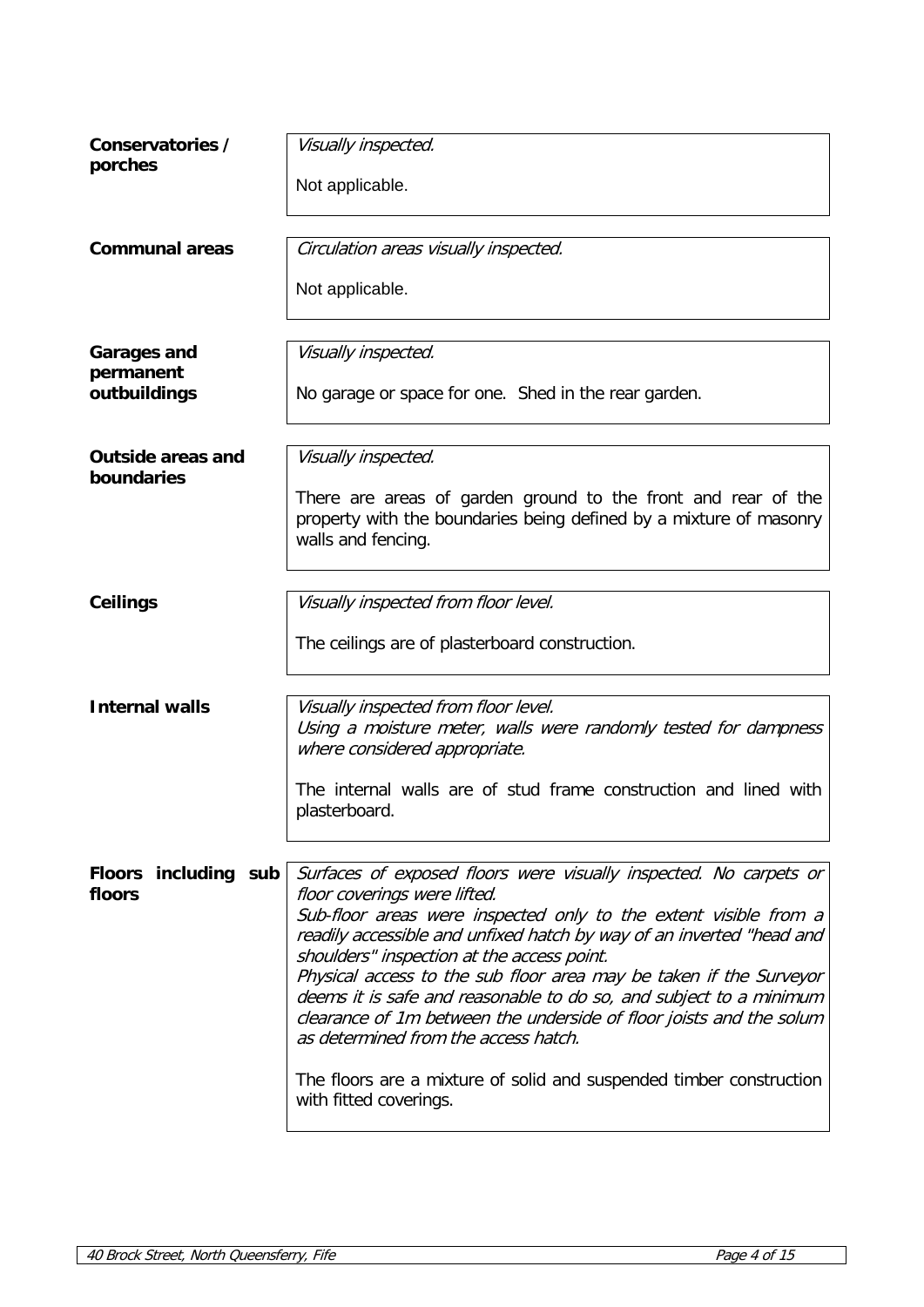| Internal joinery and<br>kitchen fittings | Built-in cupboards were looked into but no stored items were moved.<br>Kitchen units were visually inspected excluding appliances.                                                                                                                                                                                                                                                                 |
|------------------------------------------|----------------------------------------------------------------------------------------------------------------------------------------------------------------------------------------------------------------------------------------------------------------------------------------------------------------------------------------------------------------------------------------------------|
|                                          | The internal joinery in terms of doors, facings, skirtings etc is<br>generally in keeping with the style and character of the property.                                                                                                                                                                                                                                                            |
|                                          | The kitchen is fitted with a range of wall and base units and work<br>surfaces.                                                                                                                                                                                                                                                                                                                    |
| Chimney breasts and<br>fireplaces        | Visually inspected. No testing of the flues or fittings was carried out.                                                                                                                                                                                                                                                                                                                           |
|                                          | There is a fireplace in the living/dining room which is fitted with a<br>coal effect gas fire.                                                                                                                                                                                                                                                                                                     |
| <b>Internal decorations</b>              | Visually inspected.                                                                                                                                                                                                                                                                                                                                                                                |
|                                          | The walls and ceilings have emulsion painted finishes.<br>The<br>woodwork has a paint finish.                                                                                                                                                                                                                                                                                                      |
| <b>Cellars</b>                           | Visually inspected where there was safe and purpose-built access.                                                                                                                                                                                                                                                                                                                                  |
|                                          | There is no cellarage.                                                                                                                                                                                                                                                                                                                                                                             |
| <b>Electricity</b>                       | Accessible parts of the wiring were visually inspected without<br>removing fittings. No tests whatsoever were carried out to the<br>system or appliances. Visual inspection does not assess any services<br>to make sure they work properly and efficiently and meet modern<br>standards. If any services are turned off, the surveyor will state that<br>in the report and will not turn them on. |
|                                          | Mains electricity is connected to the property.                                                                                                                                                                                                                                                                                                                                                    |
| Gas                                      | Accessible parts of the system were visually inspected without<br>removing fittings. No tests whatsoever were carried out to the<br>system or appliances. Visual inspection does not assess any services<br>to make sure they work properly and efficiently and meet modern<br>standards. If any services are turned off, the surveyor will state that<br>in the report and will not turn them on. |
|                                          | Mains gas is connected to the property.                                                                                                                                                                                                                                                                                                                                                            |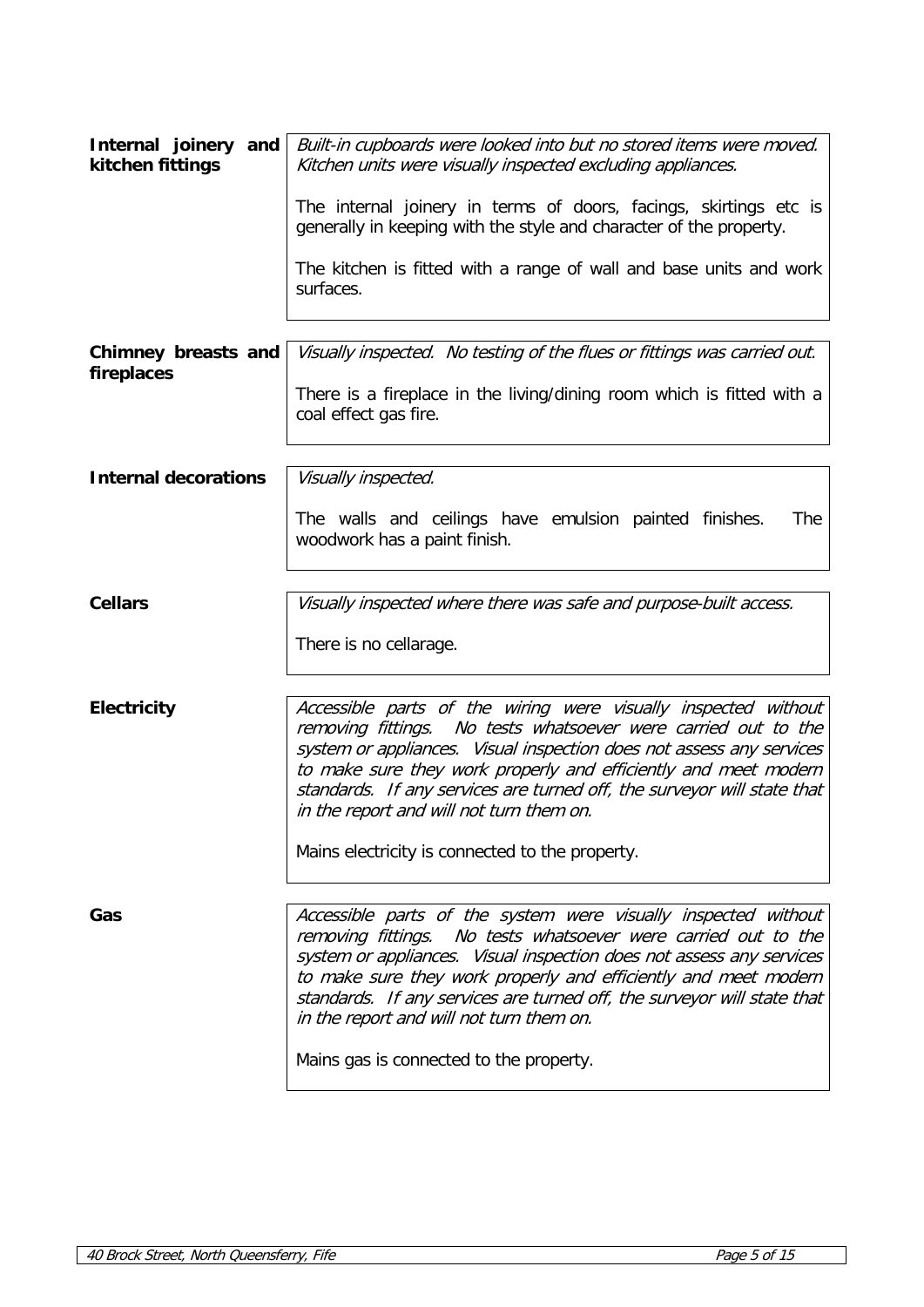| Water, plumbing and<br>bathroom fittings | Visual inspection of the accessible pipework, water tanks, cylinders<br>and fittings without removing any insulation.<br>No tests whatsoever were carried out to the system or appliances.<br>Mains water is connected to the property.<br>There is a modern plumbing system, where available for inspection.<br>The bathroom is fitted with white sanitaryware.                                                                                 |
|------------------------------------------|--------------------------------------------------------------------------------------------------------------------------------------------------------------------------------------------------------------------------------------------------------------------------------------------------------------------------------------------------------------------------------------------------------------------------------------------------|
| <b>Heating and hot</b><br>water          | Accessible parts of the system were visually inspected apart from<br>communal systems, which were not inspected.<br>No tests whatsoever were carried out to the system or appliances.<br>There is a gas fired central heating system with a wall mounted Baxi<br>boiler housed in the kitchen serving panel radiators in all rooms<br>which have individual thermostatic controls. Hot water is supplied<br>instantaneously by the combi boiler. |
| <b>Drainage</b>                          | Drainage covers etc were not lifted.<br>Neither drains nor drainage systems were tested.<br>Drainage is to the main public sewer – not inspected or tested.                                                                                                                                                                                                                                                                                      |
| Fire, smoke and<br>burglar alarms        | Visually inspected.<br>No tests whatsoever were carried out to the system or appliances.<br>There is no burglar alarm system. A smoke detector has been fitted.                                                                                                                                                                                                                                                                                  |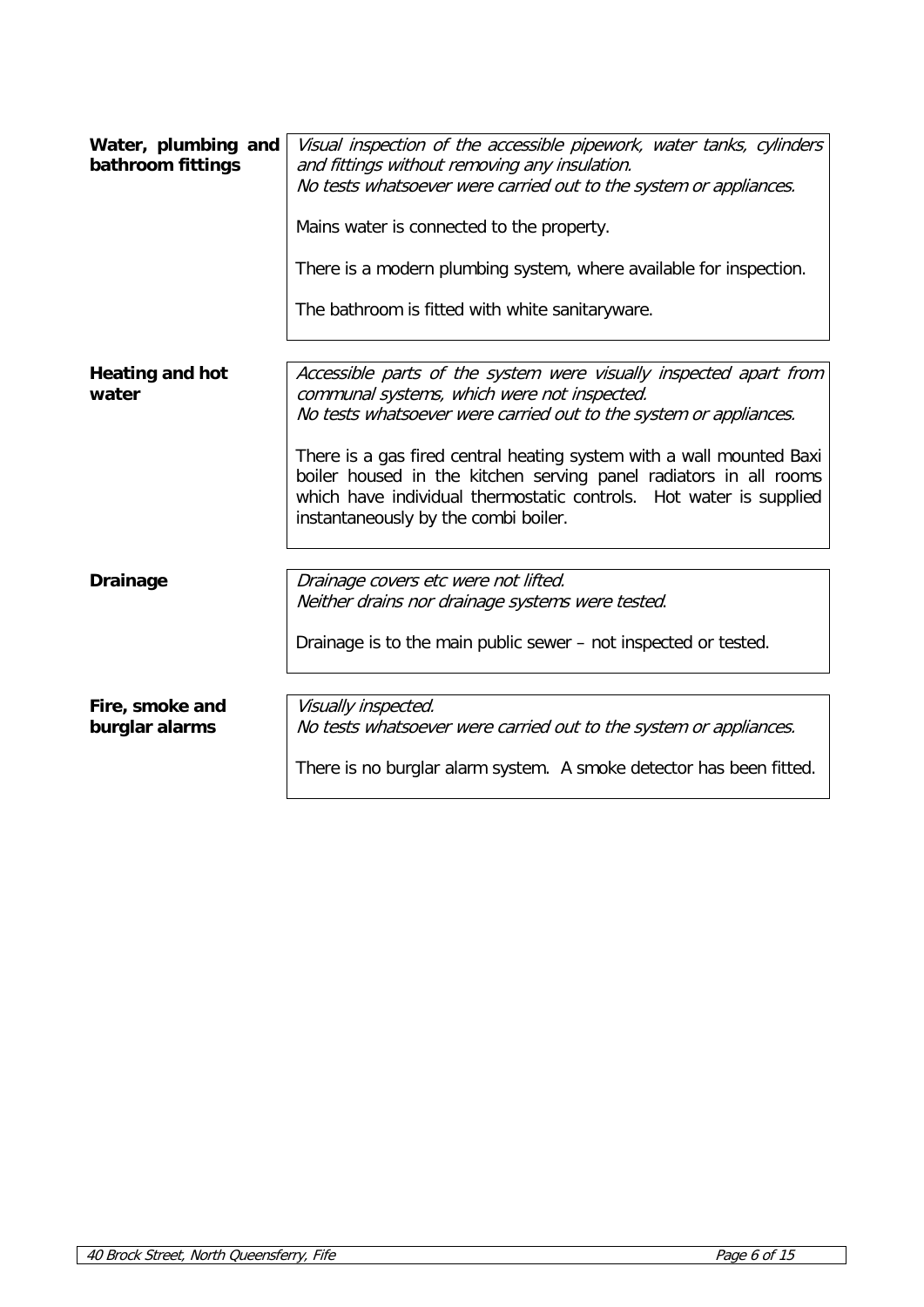# **Any additional limits to inspection:**

An inspection for Japanese Knotweed was not carried out. This is a plant which is subject to control regulation, is considered to be invasive and one which can render a property unsuitable for some mortgage lenders. It is therefore assumed that there is no Japanese Knotweed within the boundaries of the property or its neighbouring property. Identification of Japanese Knotweed is best undertaken by a specialist contractor. If it exists removal must be undertaken in a controlled manner by specialist contractors. This can prove to be expensive.

The valuation assumes that no deleterious nor hazardous materials nor techniques have been used in the construction, and that the land is not contaminated.

A structural survey was not instructed and we have not inspected the woodwork or other parts of the property which are covered, unexposed or inaccessible and we are therefore unable to report that any such part of the property is free from defect.

It is outwith the scope of this inspection to determine whether or not asbestos based products are present within the property. Asbestos was widely used in the building industry until around 1999, when it became a banned substance. If you have any concerns you should engage the services of a qualified asbestos surveyor.

The external fabric of the building was viewed from ground floor level only.

No access was available to any sub floor areas.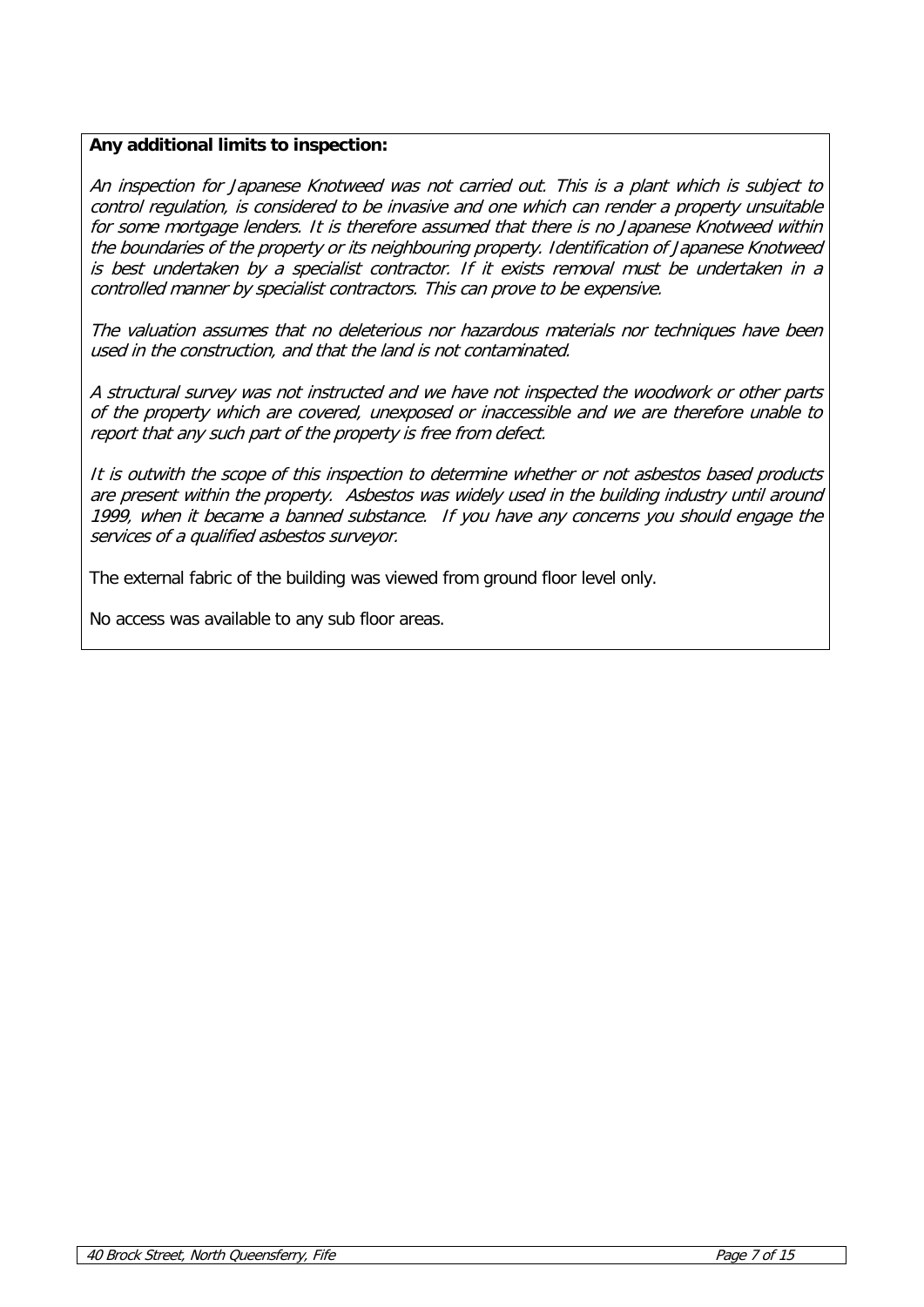# **Sectional diagram showing elements of a typical house**



**Reference may be made in this report to some or all of the above component parts of the property. This diagram may assist you in locating and understanding these terms.**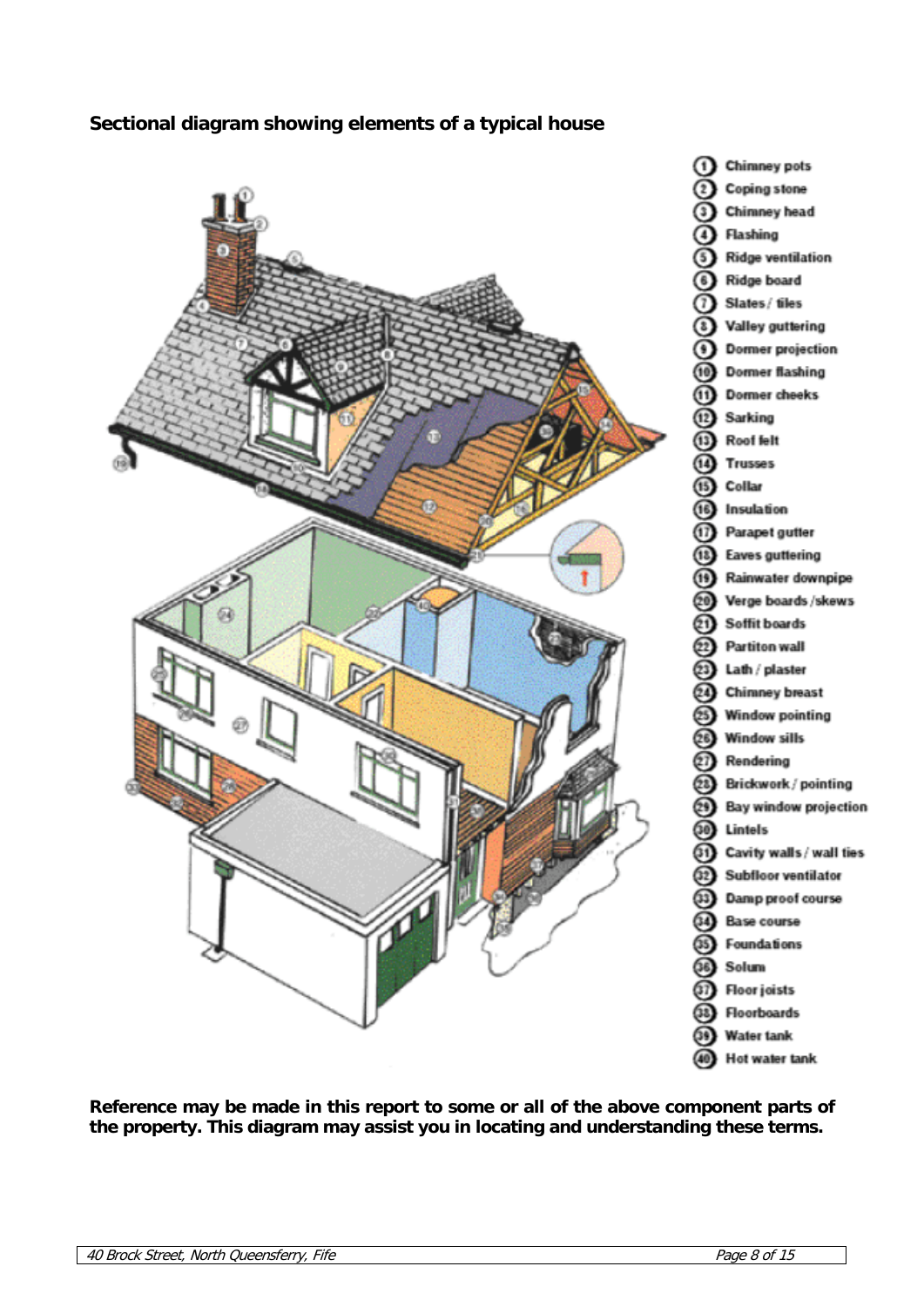# **2. CONDITION**

**This section identifies problems and tells you about the urgency of any repairs by using one of three categories.**

| <b>Structural movement</b>           |                                                                                                                                                                                                                                                                                                                                                                                                                                                                               |
|--------------------------------------|-------------------------------------------------------------------------------------------------------------------------------------------------------------------------------------------------------------------------------------------------------------------------------------------------------------------------------------------------------------------------------------------------------------------------------------------------------------------------------|
|                                      |                                                                                                                                                                                                                                                                                                                                                                                                                                                                               |
| Repair category                      | 1                                                                                                                                                                                                                                                                                                                                                                                                                                                                             |
| Notes:                               | No evidence of any significant structural movement was noted, on the<br>basis of a single inspection.                                                                                                                                                                                                                                                                                                                                                                         |
|                                      | Dampness, rot and infestation                                                                                                                                                                                                                                                                                                                                                                                                                                                 |
| <b>Repair category</b>               | 1                                                                                                                                                                                                                                                                                                                                                                                                                                                                             |
| <b>Notes:</b>                        | No evidence was found of any dampness, rot or timber infestation within<br>the limitations of the inspection.                                                                                                                                                                                                                                                                                                                                                                 |
|                                      | <b>Chimney stacks</b>                                                                                                                                                                                                                                                                                                                                                                                                                                                         |
| <b>Repair category:</b>              | 1                                                                                                                                                                                                                                                                                                                                                                                                                                                                             |
| <b>Notes:</b>                        | The chimney stack, as viewed from ground level, appear to be in<br>reasonable condition.                                                                                                                                                                                                                                                                                                                                                                                      |
|                                      | Roofing including roof space                                                                                                                                                                                                                                                                                                                                                                                                                                                  |
| <b>Repair category:</b>              | $\overline{2}$                                                                                                                                                                                                                                                                                                                                                                                                                                                                |
| Notes:                               | The roof coverings, as viewed from ground level, appear to be original<br>but in reasonable condition although slipped and cracked tiles were<br>noted. In the circumstances, it should be anticipated that a high level of<br>ongoing maintenance will always be necessary.<br>No signs of any defects were noted within the roof space, on the basis of<br>a limited inspection, although there are signs of old water staining to the<br>fibre boarding on the undersides. |
| <b>Rainwater fittings</b><br>$b_A b$ |                                                                                                                                                                                                                                                                                                                                                                                                                                                                               |
| <b>Repair category:</b>              | 1                                                                                                                                                                                                                                                                                                                                                                                                                                                                             |
| <b>Notes:</b>                        | The rainwater fittings, as viewed from ground level, appear to be in<br>satisfactory order with no signs of any water staining being noted to the<br>external walls which would indicate that there are any current leaks.<br>Nevertheless it should be anticipated that regular ongoing maintenance<br>will always be necessary in terms of checking joints, cleaning out gutters<br>etc.                                                                                    |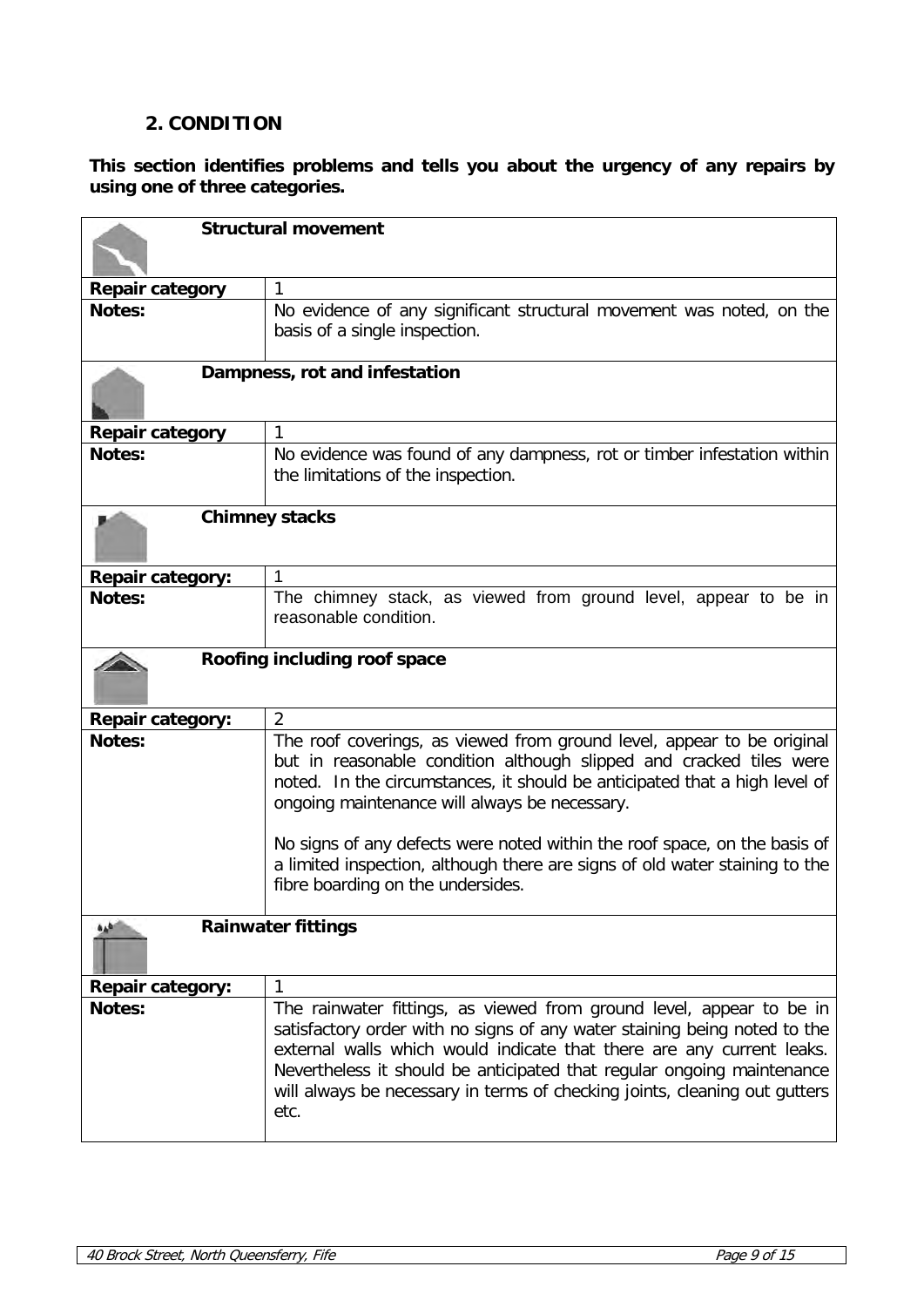|                         | <b>Main walls</b>                                                                                                            |  |
|-------------------------|------------------------------------------------------------------------------------------------------------------------------|--|
|                         |                                                                                                                              |  |
| <b>Repair category:</b> | 1                                                                                                                            |  |
| Notes:                  | No signs of any significant defects were noted.                                                                              |  |
|                         | Windows, external doors and joinery                                                                                          |  |
| <b>Repair category:</b> | $\mathbf{1}$                                                                                                                 |  |
| <b>Notes:</b>           | The window frames and doors appear to be in reasonable condition.                                                            |  |
|                         | <b>External decorations</b>                                                                                                  |  |
| <b>Repair category:</b> | $\mathbf{1}$                                                                                                                 |  |
| Notes:                  | The external décor is in reasonable order.                                                                                   |  |
| m                       | Conservatories / porches                                                                                                     |  |
| Repair category:        | Not applicable.                                                                                                              |  |
| Notes:                  | Not applicable.                                                                                                              |  |
|                         | <b>Communal areas</b>                                                                                                        |  |
| <b>Repair category:</b> | Not applicable.                                                                                                              |  |
| Notes:                  | Not applicable.                                                                                                              |  |
|                         | <b>Garages and permanent outbuildings</b>                                                                                    |  |
| <b>Repair category:</b> | 1                                                                                                                            |  |
| Notes:                  | The garden shed is in a dilapidated condition.                                                                               |  |
|                         | <b>Outside areas and boundaries</b>                                                                                          |  |
| <b>Repair category:</b> | 1                                                                                                                            |  |
| Notes:                  | The garden ground and boundaries are in reasonable order. The fencing<br>will always require a regular coat of preservative. |  |
| <b>Ceilings</b>         |                                                                                                                              |  |
| <b>Repair category:</b> | 1                                                                                                                            |  |
| Notes:                  | The ceiling surfaces are in reasonable condition.                                                                            |  |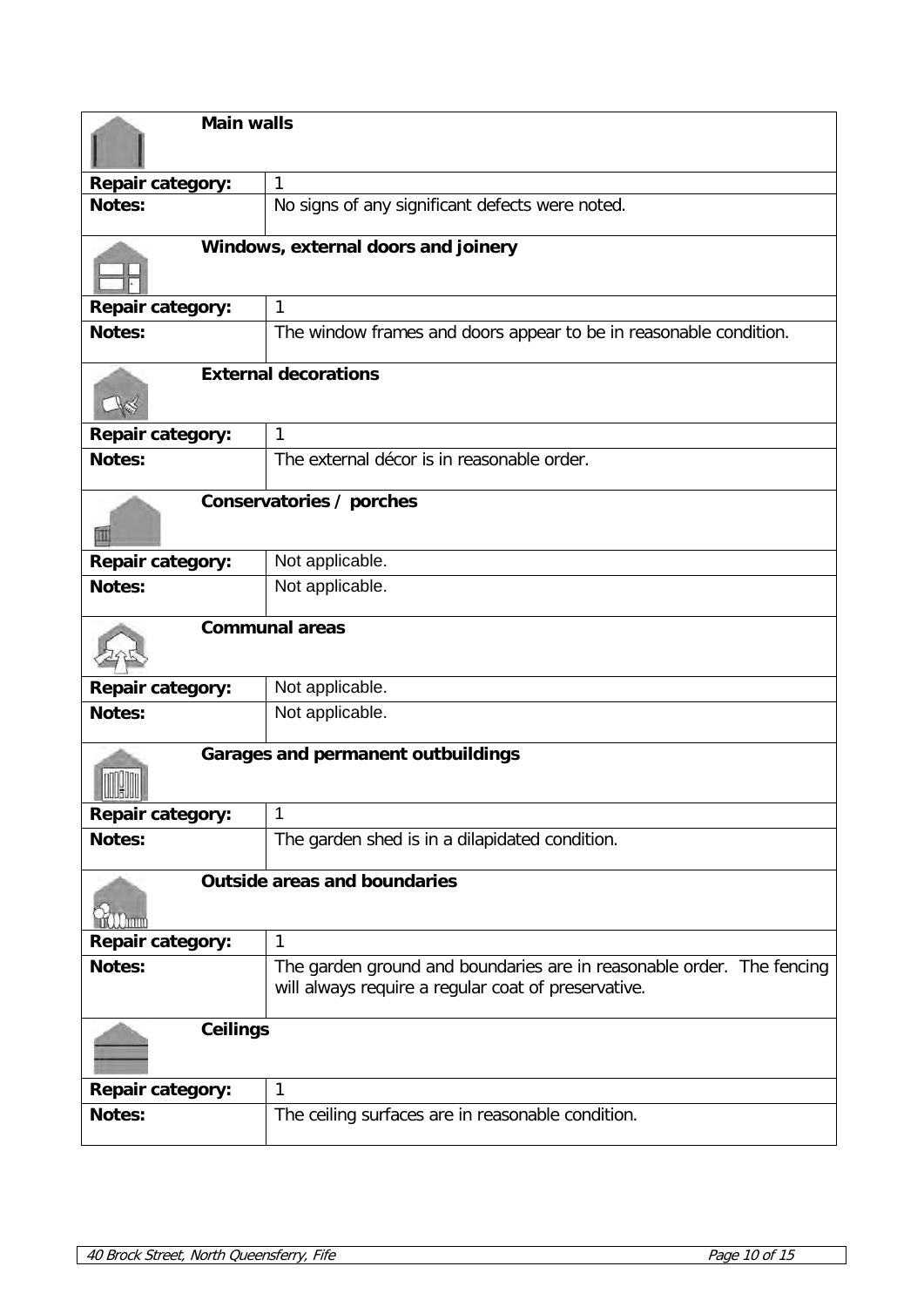| <b>Internal walls</b>                   |                                                                                                                                                                                                                                                                                                                                                                                   |
|-----------------------------------------|-----------------------------------------------------------------------------------------------------------------------------------------------------------------------------------------------------------------------------------------------------------------------------------------------------------------------------------------------------------------------------------|
| <b>Repair category:</b>                 | 1                                                                                                                                                                                                                                                                                                                                                                                 |
| <b>Notes:</b>                           | The internal walls are in reasonable order although general cosmetic<br>repairs may be required prior to commencement of any redecoration<br>programme.                                                                                                                                                                                                                           |
|                                         | <b>Floors including sub-floors</b>                                                                                                                                                                                                                                                                                                                                                |
| <b>Repair category:</b>                 | 1                                                                                                                                                                                                                                                                                                                                                                                 |
| <b>Notes:</b>                           | No signs of any defects were noted, where visible.                                                                                                                                                                                                                                                                                                                                |
|                                         | Internal joinery and kitchen fittings                                                                                                                                                                                                                                                                                                                                             |
| <b>Repair category:</b>                 | 1                                                                                                                                                                                                                                                                                                                                                                                 |
| <b>Notes:</b>                           | The internal joinery is in reasonable order.                                                                                                                                                                                                                                                                                                                                      |
|                                         | The kitchen fitments are in serviceable condition.                                                                                                                                                                                                                                                                                                                                |
| <b>In</b>                               | <b>Chimney breasts and fireplaces</b>                                                                                                                                                                                                                                                                                                                                             |
| <b>Repair category:</b>                 | 1                                                                                                                                                                                                                                                                                                                                                                                 |
| <b>Notes:</b>                           | No signs of any significant defects were noted.                                                                                                                                                                                                                                                                                                                                   |
| $\overline{\smash{\sim}}$               | <b>Internal decorations</b>                                                                                                                                                                                                                                                                                                                                                       |
| <b>Repair category:</b>                 | 1                                                                                                                                                                                                                                                                                                                                                                                 |
| <b>Notes:</b>                           | The internal décor is in reasonable condition.                                                                                                                                                                                                                                                                                                                                    |
| <b>Cellars</b><br>$\tilde{\phantom{a}}$ |                                                                                                                                                                                                                                                                                                                                                                                   |
| <b>Repair category:</b>                 | Not applicable.                                                                                                                                                                                                                                                                                                                                                                   |
| <b>Notes:</b>                           | Not applicable.                                                                                                                                                                                                                                                                                                                                                                   |
| <b>Electricity</b>                      |                                                                                                                                                                                                                                                                                                                                                                                   |
| <b>Repair category:</b>                 | 1                                                                                                                                                                                                                                                                                                                                                                                 |
| <b>Notes:</b>                           | The electrical wiring installation serves 13 amp sockets. The installation<br>appears fairly up-to-date, however, regulations with regard to electrical<br>installations are constantly upgraded and it is always prudent to have an<br>electrical system checked and tested on a periodic basis by an electrical<br>contractor to ensure compliance with the latest regulations. |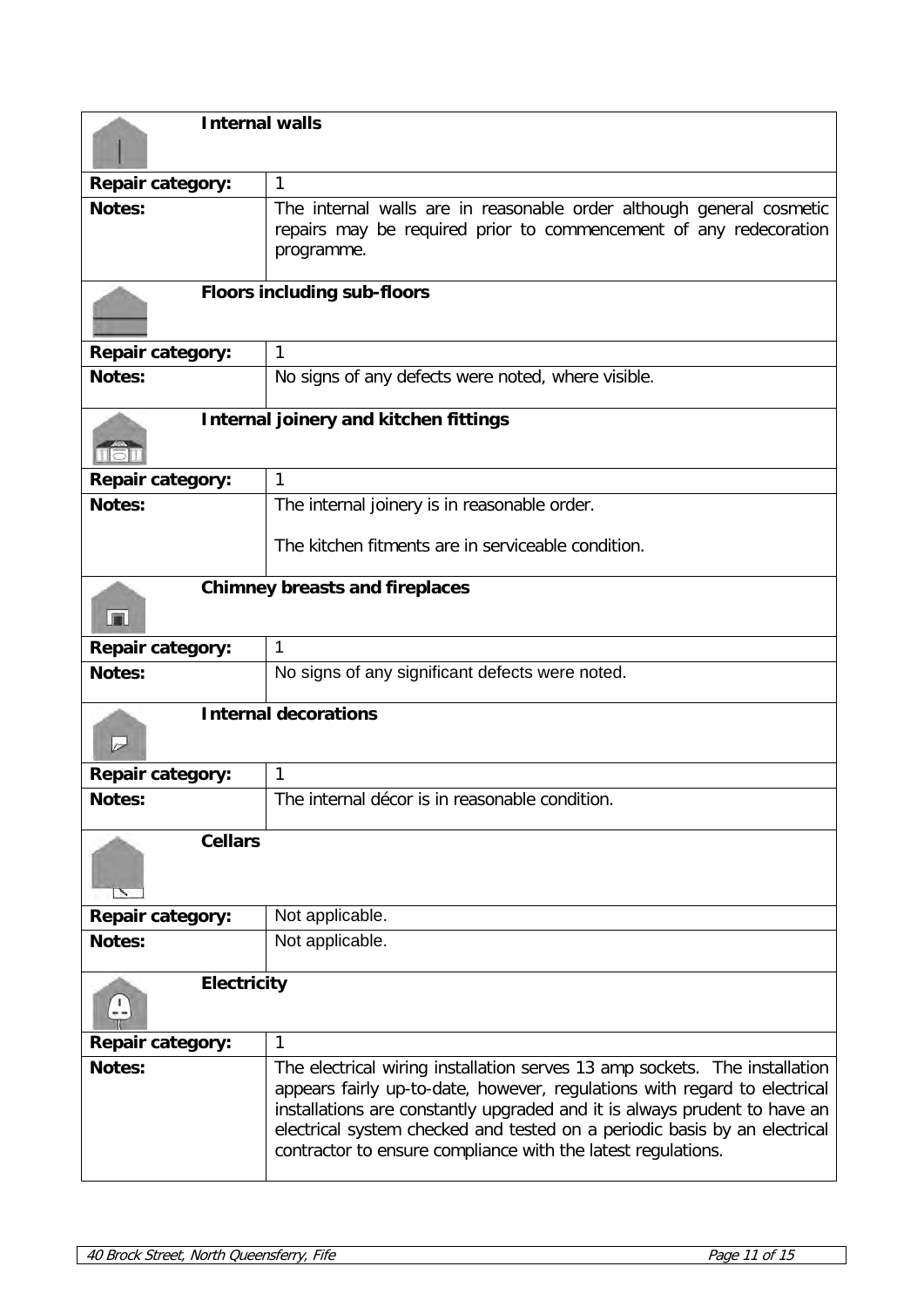| Gas                                   |                                                                                                                                                                                                                                                                                                                                                                                                                                             |  |  |
|---------------------------------------|---------------------------------------------------------------------------------------------------------------------------------------------------------------------------------------------------------------------------------------------------------------------------------------------------------------------------------------------------------------------------------------------------------------------------------------------|--|--|
| Repair category:                      | 1                                                                                                                                                                                                                                                                                                                                                                                                                                           |  |  |
| Notes:                                | The gas supply appears up-to-date.                                                                                                                                                                                                                                                                                                                                                                                                          |  |  |
| Water, plumbing and bathroom fittings |                                                                                                                                                                                                                                                                                                                                                                                                                                             |  |  |
| <b>Repair category:</b>               | 1                                                                                                                                                                                                                                                                                                                                                                                                                                           |  |  |
| Notes:                                | The plumbing system, where visible, appears to run using modern<br>materials. There was no evidence of any leakage from the pipework.                                                                                                                                                                                                                                                                                                       |  |  |
|                                       | The sanitary fitments are in serviceable condition. It should be ensured<br>that the splash protection finishes are kept watertight otherwise any<br>leaks/spillage could lead to future problems.                                                                                                                                                                                                                                          |  |  |
| <b>Heating and hot water</b>          |                                                                                                                                                                                                                                                                                                                                                                                                                                             |  |  |
| Repair category:                      | $\mathbf{1}$                                                                                                                                                                                                                                                                                                                                                                                                                                |  |  |
| Notes:                                | The central heating system appears to be in serviceable condition with<br>no obvious signs of any defects being noted, although the boiler is of an<br>older style. It is recommended that the system is checked and tested as<br>a matter of routine by a Gas Safe registered engineer to ensure safe<br>operation and compliance with the latest regulations. in addition, the<br>coal effect gas fire should also be checked and tested. |  |  |
| <b>Drainage</b>                       |                                                                                                                                                                                                                                                                                                                                                                                                                                             |  |  |
| <b>Repair category:</b>               | 1                                                                                                                                                                                                                                                                                                                                                                                                                                           |  |  |
| <b>Notes:</b>                         | The foul and surface water drainage appears to be satisfactory. The<br>system was not inspected although we noted no surface defects at the<br>time of visit.                                                                                                                                                                                                                                                                               |  |  |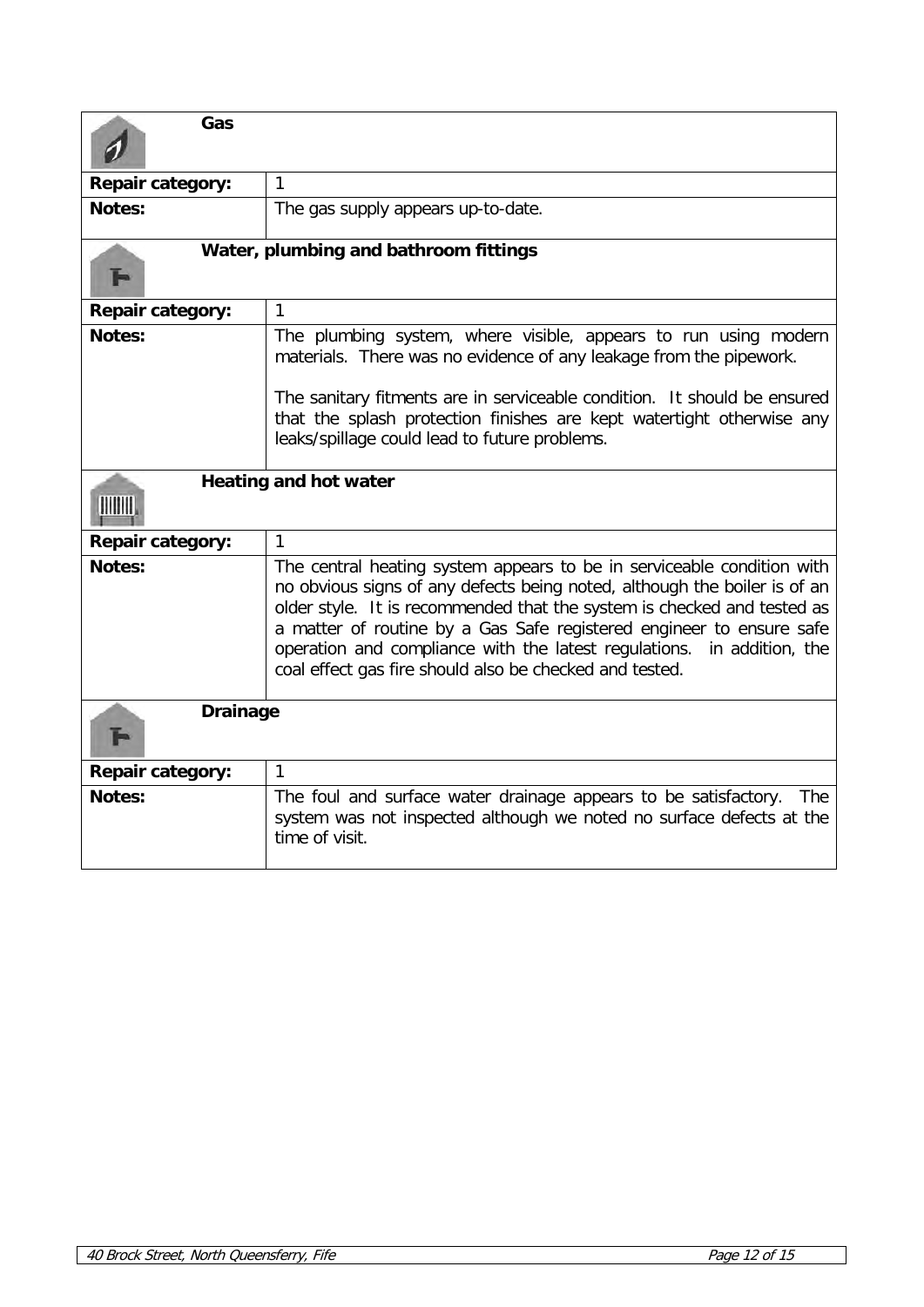**Set out below is a summary of the condition of the property which is provided for reference only. You should refer to the comments above for detailed information.**

| <b>Structural movement</b>                | 1                  | <b>Repair Categories</b>                    |
|-------------------------------------------|--------------------|---------------------------------------------|
| Dampness, rot and infestation             | 1                  | Category 3:                                 |
| <b>Chimney stacks</b>                     | 1                  | Urgent Repairs or                           |
| Roofing including roof space              | replacement<br>are |                                             |
| <b>Rainwater fittings</b>                 | 1                  | needed now. Failure                         |
| <b>Main walls</b>                         | 1                  | to deal with them                           |
| Windows, external doors and joinery       | 1                  | may cause problems                          |
| <b>External decorations</b>               | 1                  | to other parts of the                       |
| Conservatories / porches                  | N/A                | property or cause a                         |
| <b>Communal areas</b>                     | N/A                | safety hazard.                              |
| <b>Garages and permanent outbuildings</b> | 1                  | Estimates for repairs<br>or replacement are |
| <b>Outside areas and boundaries</b>       | 1                  |                                             |
| <b>Ceilings</b>                           | 1                  | needed now.                                 |
| <b>Internal walls</b>                     | 1                  |                                             |
| <b>Floors including sub-floors</b>        | 1                  | Category 2:<br>Repairs<br>or                |
| Internal joinery and kitchen fittings     | 1                  | replacement                                 |
| <b>Chimney breasts and fireplaces</b>     | 1                  | requiring<br>future                         |
| <b>Internal decorations</b>               | 1                  | attention,<br>but                           |
| <b>Cellars</b>                            | N/A                | estimates<br>are still                      |
| <b>Electricity</b>                        | 1                  | advised.                                    |
| Gas                                       | 1                  |                                             |
| Water, plumbing and bathroom fittings     | 1                  | Category 1:                                 |
| <b>Heating and hot water</b>              | 1                  | No immediate action                         |
| <b>Drainage</b>                           | 1                  | or repair is needed.                        |
|                                           |                    |                                             |

## **Remember**

**The cost of repairs may influence the amount someone is prepared to pay for the property. We recommend that relevant estimates and reports are obtained in your own name.**

## **Warning**

**If left unattended, even for a relatively short period, Category 2 repairs can rapidly develop into more serious Category 3 repairs. The existence of Category 2 or Category 3 repairs may have an adverse effect on marketability, value and the sale price ultimately achieved for the property. This is particularly true during slow market conditions where the effect can be considerable.**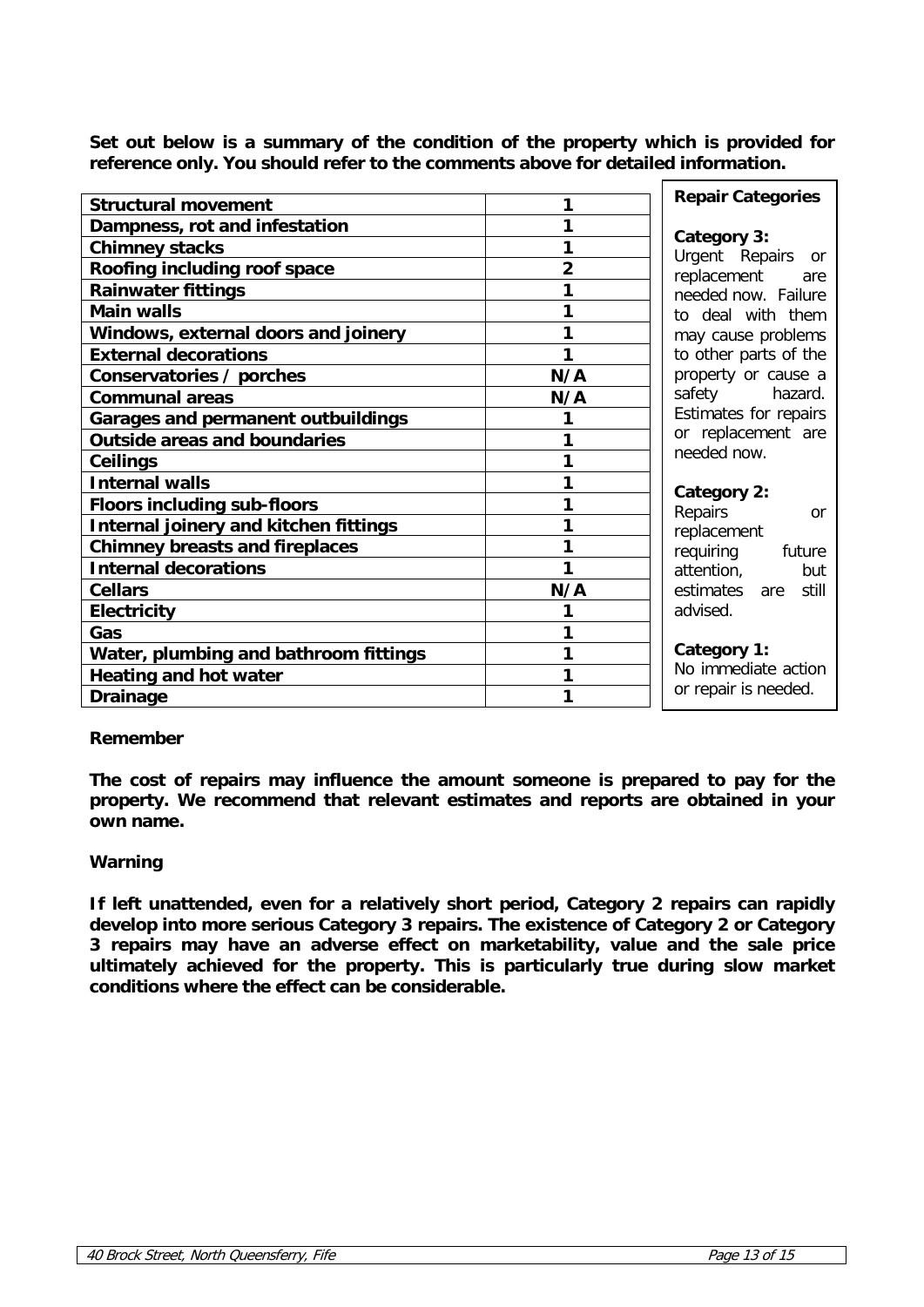# **3. ACCESSIBILITY INFORMATION**

# **Guidance Notes on Accessibility Information**

**Three steps or fewer to a main entrance door of the property: In flatted developments the 'main entrance' would be the flat's own entrance door, not the external door to the communal stair. The 'three steps or fewer' are counted from external ground level to the flat's entrance door. Where a lift is present, the count is based on the number of steps climbed when using the lift.** 

**Unrestricted parking within 25 metres: For this purpose, 'Unrestricted parking' includes parking available by means of a parking permit. Restricted parking includes: Parking that is subject to parking restrictions, as indicated by the presence of solid yellow, red or white lines at the edge of the road or by a parking control sign, parking meters or other coin-operated machines.**

|    | 1. Which floor(s) is the living accommodation on?                                      | <b>Ground &amp; First</b> |
|----|----------------------------------------------------------------------------------------|---------------------------|
| 2. | Are there three steps or fewer to a main entrance door of<br>the property?             | No.                       |
|    | 3. Is there a lift to the main entrance door of the property?                          | No.                       |
|    | 4. Are all door openings greater than 750mm?                                           | No.                       |
| 5. | Is there a toilet on the same level as the living room and<br>kitchen?                 | No.                       |
|    | 6. Is there a toilet on the same level as a bedroom?                                   | <b>Yes</b>                |
| 7. | Are all rooms on the same level with no internal steps or<br>stairs?                   | <b>No</b>                 |
| 8. | Is there unrestricted parking within 25 metres of an<br>entrance door to the building? | <b>Yes</b>                |